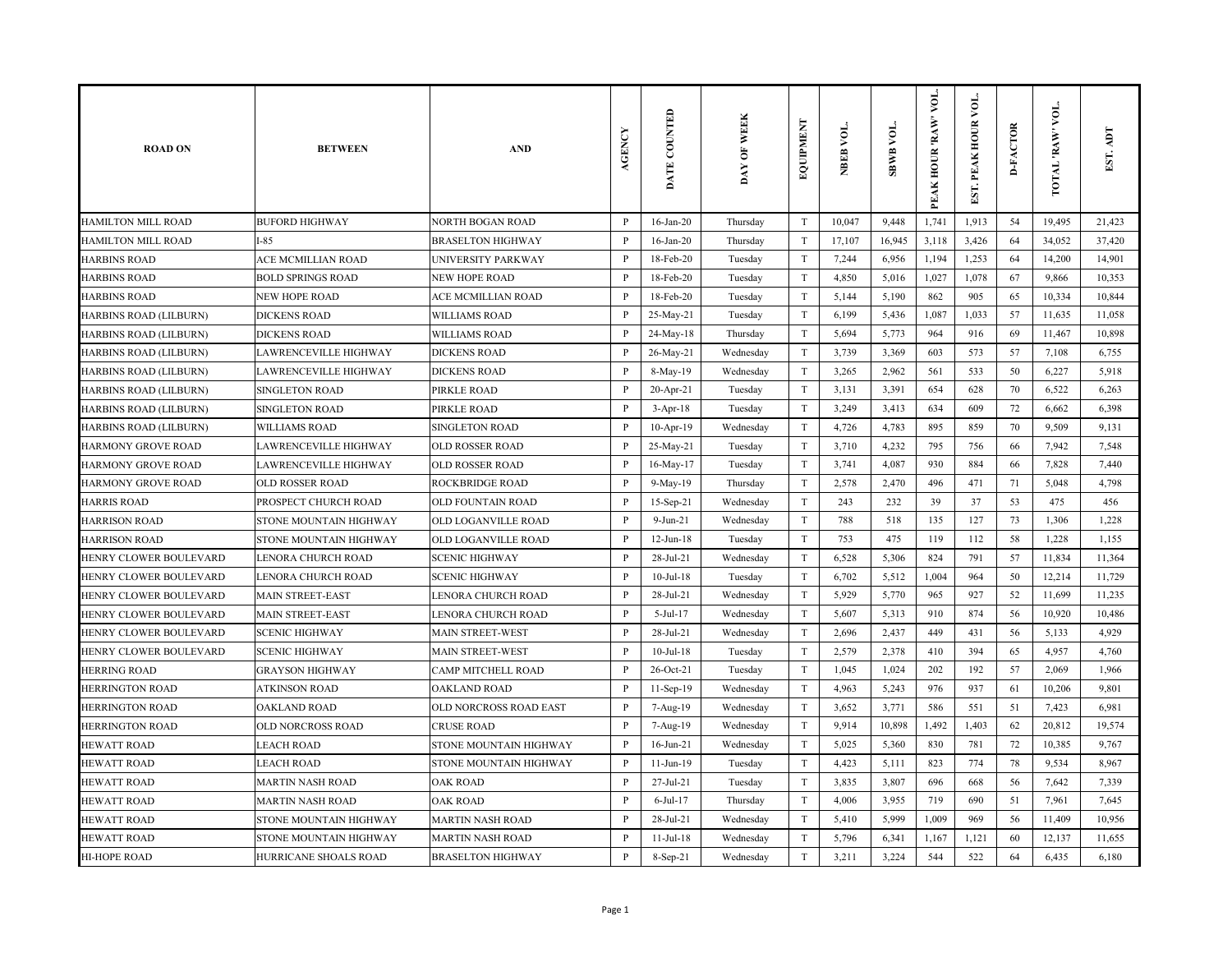| <b>ROAD ON</b>                | <b>BETWEEN</b>                           | <b>AND</b>                       | <b>AGENCY</b> | DATE COUNTED    | DAY OF WEEK | EQUIPMENT                 | NBEB VOL. | VOL.<br><b>SBWB</b> | VOL.<br>PEAK HOUR 'RAW' | $\sum_{i=1}^{n}$<br>EST. PEAK HOUR | <b>D-FACTOR</b> | VOL.<br>TOTAL 'RAW' | EST. ADT |
|-------------------------------|------------------------------------------|----------------------------------|---------------|-----------------|-------------|---------------------------|-----------|---------------------|-------------------------|------------------------------------|-----------------|---------------------|----------|
| <b>HI-HOPE ROAD</b>           | HURRICANE SHOALS ROAD                    | <b>BRASELTON HIGHWAY</b>         | $\, {\bf P}$  | $5-Sep-18$      | Wednesday   | T                         | 3,090     | 3,218               | 607                     | 583                                | 63              | 6,308               | 6,058    |
| <b>HIGHPOINT ROAD</b>         | <b>MCGEE ROAD</b>                        | <b>OAK ROAD</b>                  | P             | 27-Jul-21       | Tuesday     | T                         | 3,560     | 3,655               | 787                     | 756                                | 52              | 7,215               | 6,929    |
| <b>HIGHPOINT ROAD</b>         | <b>MCGEE ROAD</b>                        | <b>OAK ROAD</b>                  | P             | $5-Jul-17$      | Wednesday   | T                         | 3,506     | 3,541               | 725                     | 696                                | 59              | 7,047               | 6,767    |
| <b>HIGHPOINT ROAD</b>         | <b>OAK ROAD</b>                          | HOLLY BROOK ROAD                 | P             | 22-Jul-21       | Thursday    | T                         | 2,291     | 2,426               | 442                     | 424                                | 54              | 4,717               | 4,530    |
| <b>HIGHPOINT ROAD</b>         | <b>OAK ROAD</b>                          | HOLLY BROOK ROAD                 | $\mathbf{P}$  | $6$ -Jul-17     | Thursday    | T                         | 2,319     | 2,489               | 517                     | 496                                | 60              | 4,808               | 4,617    |
| <b>HIGHPOINT ROAD</b>         | <b>SCENIC HIGHWAY</b>                    | STONE MOUNTAIN HIGHWAY           | P             | 22-Jul-21       | Thursday    | T                         | 3,206     | 3,343               | 588                     | 565                                | 61              | 6,549               | 6,289    |
| HIGHPOINT ROAD                | <b>SCENIC HIGHWAY</b>                    | STONE MOUNTAIN HIGHWAY           | $\mathbf{P}$  | $11$ -Jul- $18$ | Wednesday   | T                         | 3,269     | 3,429               | 593                     | 569                                | 63              | 6,698               | 6,432    |
| <b>HIGHPOINT ROAD</b>         | SPRINGDALE ROAD                          | <b>SCENIC HIGHWAY</b>            | P             | $22$ -Jul-21    | Thursday    | $\ensuremath{\mathrm{T}}$ | 940       | 1,115               | 177                     | 170                                | 57              | 2,055               | 1,973    |
| <b>HIGHPOINT ROAD</b>         | <b>SPRINGDALE ROAD</b>                   | <b>SCENIC HIGHWAY</b>            | P             | $11-Jul-18$     | Wednesday   | T                         | 951       | 1,014               | 172                     | 165                                | 61              | 1,965               | 1,887    |
| <b>HIGHPOINT ROAD</b>         | STONE MOUNTAIN HIGHWAY                   | <b>MCGEE ROAD</b>                | $\, {\bf P}$  | 17-Jul-19       | Wednesday   | T                         | 2,313     | 2,395               | 476                     | 457                                | 54              | 4,708               | 4,521    |
| <b>HIGHTOWER TRAIL</b>        | <b>HENRY ROAD</b>                        | <b>DONALD ROAD</b>               | P             | $16$ -Jun-21    | Wednesday   | T                         | 769       | 715                 | 133                     | 125                                | 53              | 1,484               | 1,396    |
| <b>HIGHTOWER TRAIL</b>        | <b>HENRY ROAD</b>                        | <b>DONALD ROAD</b>               | P             | 27-Jun-17       | Tuesday     | $\rm T$                   | 719       | 742                 | 141                     | 133                                | 61              | 1,461               | 1,374    |
| <b>HILL DRIVE</b>             | PLEASANT HILL ROAD                       | DAVENPORT ROAD                   | $\mathbf{P}$  | 24-Feb-21       | Wednesday   | $\rm T$                   | 4,095     | 3,634               | 638                     | 670                                | 58              | 7,729               | 8,111    |
| <b>HILL DRIVE</b>             | PLEASANT HILL ROAD                       | <b>DAVENPORT ROAD</b>            | P             | 22-Feb-18       | Thursday    | T                         | 3,650     | 3,503               | 621                     | 652                                | 63              | 7,153               | 7,506    |
| <b>HILLCREST DRIVE</b>        | NELSON BROGDON BOULEVARD                 | SOUTH RICHLAND CREEK ROAD        | $\mathbf{P}$  | $30-Ian-20$     | Thursday    | T                         | 860       | 901                 | 160                     | 176                                | 59              | 1,761               | 1,935    |
| <b>HILLCREST DRIVE</b>        | NELSON BROGDON BOULEVARD                 | SOUTH RICHLAND CREEK ROAD        | $\, {\bf P}$  | $10$ -Jan- $17$ | Tuesday     | $\ensuremath{\mathrm{T}}$ | 854       | 857                 | 141                     | 155                                | 52              | 1,711               | 1,880    |
| <b>HILLCREST DRIVE</b>        | <b>WEST BROAD STREET</b>                 | NELSON BROGDON BOULEVARD         | $\, {\bf P}$  | 16-Jan-19       | Wednesday   | $\ensuremath{\mathrm{T}}$ | 667       | 635                 | 117                     | 129                                | 51              | 1,302               | 1,431    |
| <b>HILLCREST ROAD</b>         | $I-85$                                   | <b>INDIAN TRAIL-LILBURN ROAD</b> | $\mathbf{P}$  | 20-Apr-21       | Tuesday     | T                         | 798       | 887                 | 201                     | 193                                | 60              | 1,685               | 1,618    |
| <b>HILLCREST ROAD</b>         | $I-85$                                   | <b>INDIAN TRAIL-LILBURN ROAD</b> | $\mathbf{P}$  | 12-Apr-17       | Wednesday   | T                         | 721       | 831                 | 128                     | 123                                | 52              | 1,552               | 1,490    |
| <b>HILLCREST ROAD</b>         | INDIAN TRAIL-LILBURN ROAD                | <b>BURNS ROAD</b>                | P             | 25-May-21       | Tuesday     | T                         | 1,143     | 1,157               | 244                     | 232                                | 50              | 2,300               | 2,186    |
| <b>HILLCREST ROAD</b>         | INDIAN TRAIL-LILBURN ROAD                | <b>BURNS ROAD</b>                | P             | 24-May-18       | Thursday    | $\rm T$                   | 1,176     | 1,095               | 186                     | 177                                | 55              | 2,271               | 2,158    |
| <b>HILLCREST ROAD</b>         | LAWRENCEVILLE HIGHWAY                    | INDIAN TRAIL-LILBURN ROAD        | $\, {\bf P}$  | 26-May-21       | Wednesday   | T                         | 1,077     | 891                 | 223                     | 212                                | 57              | 1,968               | 1,870    |
| <b>HILLSIDE DRIVE</b>         | PHARRS ROAD                              | <b>GRAYSON HIGHWAY</b>           | P             | 26-Oct-21       | Tuesday     | T                         | 2,389     | 2,106               | 375                     | 356                                | 65              | 4,495               | 4,272    |
| <b>HILLSIDE DRIVE</b>         | PHARRS ROAD                              | <b>GRAYSON HIGHWAY</b>           | P             | $31-Oct-17$     | Tuesday     | T                         | 2,491     | 2,176               | 480                     | 456                                | 65              | 4,667               | 4,436    |
| <b>HIRAM DAVIS ROAD</b>       | <b>SIMONTON ROAD</b>                     | NEW HOPE ROAD                    | $\mathbf{P}$  | 26-Oct-21       | Tuesday     | $\ensuremath{\mathrm{T}}$ | 625       | 557                 | 159                     | 151                                | 52              | 1,182               | 1,123    |
| <b>HOG MOUNTAIN ROAD</b>      | HAMILTON MILL PARKWAY                    | HOG MOUNTAIN CHURCH ROAD         | P             | 7-Dec-17        | Thursday    | T                         | 2,627     | 2,056               | 455                     | 455                                | 73              | 4,683               | 4,683    |
| <b>HOG MOUNTAIN ROAD</b>      | <b>HOG MOUNTAIN CHURCH ROAD</b>          | <b>GRAVEL SPRINGS ROAD</b>       | $\mathbf{P}$  | $7 - Dec-17$    | Thursday    | $\rm T$                   | 2,793     | 2,098               | 478                     | 478                                | 63              | 4,891               | 4,891    |
| HOKE O'KELLY MILL ROAD        | <b>ATHENS HIGHWAY</b>                    | <b>LOGANVILLE HIGHWAY</b>        | $\mathbf{P}$  | 8-Oct-19        | Tuesday     | $\ensuremath{\mathrm{T}}$ | 839       | 863                 | 151                     | 144                                | 55              | 1,702               | 1,618    |
| <b>HOKE O'KELLY MILL ROAD</b> | <b>LOGANVILLE HIGHWAY</b>                | <b>BRISCOE ROAD</b>              | P             | 27-Oct-21       | Wednesday   | T                         | 1,483     | 1,590               | 317                     | 301                                | 61              | 3,073               | 2,921    |
| <b>HOLCOMB BRIDGE ROAD</b>    | JIMMY CARTER BOULEVARD                   | PEACHTREE PARKWAY                | $\mathbf{P}$  | 24-Mar-21       | Wednesday   | $\rm T$                   | 9,752     | 9,656               | 2,189                   | 2,297                              | 68              | 19,408              | 20,367   |
| <b>HOLCOMB BRIDGE ROAD</b>    | JIMMY CARTER BOULEVARD                   | PEACHTREE PARKWAY                | P             | 19-Mar-19       | Tuesday     | T                         | 8,572     | 8,335               | 1,391                   | 1,460                              | 57              | 16,907              | 17,742   |
| <b>HOLCOMB BRIDGE ROAD</b>    | PEACHTREE INDUSTRIAL<br><b>BOULEVARD</b> | SOUTH PEACHTREE STREET           | $\mathbf{P}$  | $11-Mar-20$     | Wednesday   | T                         | 6,934     | 7,507               | 1,255                   | 1,317                              | 81              | 14,441              | 15,154   |
| <b>HOLCOMB BRIDGE ROAD</b>    | PEACHTREE INDUSTRIAL<br><b>BOULEVARD</b> | SOUTH PEACHTREE STREET           | $\mathbf{P}$  | 22-Mar-17       | Wednesday   | $\ensuremath{\mathrm{T}}$ | 7,617     | 7,335               | 1,282                   | 1,345                              | 75              | 14,952              | 15,691   |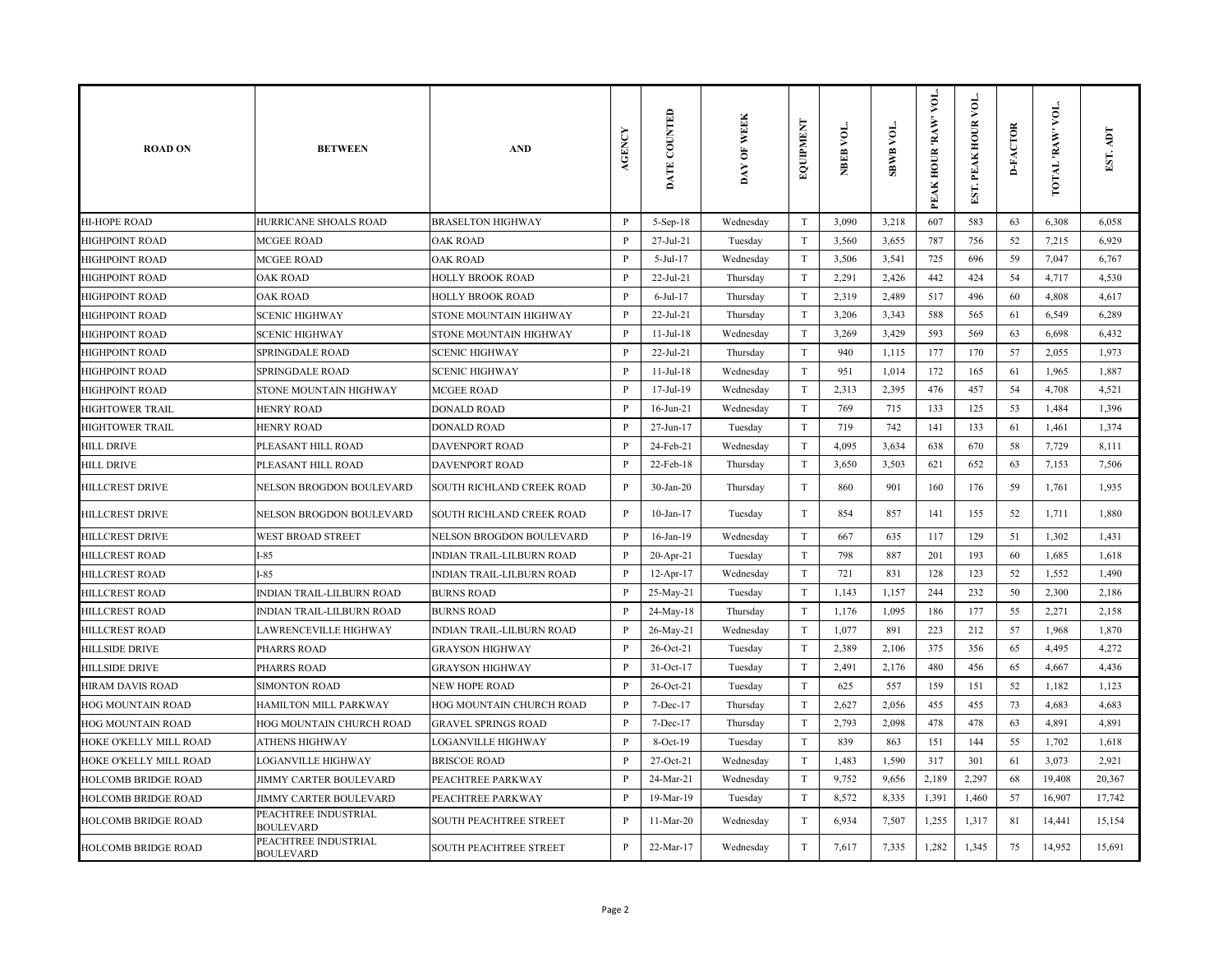| <b>ROAD ON</b>               | <b>BETWEEN</b>                           | <b>AND</b>                               | <b>AGENCY</b> | DATE COUNTED    | DAY OF WEEK | EQUIPMENT                 | NBEB VOL. | <b>TOA BABS</b> | VOL.<br>PEAK HOUR 'RAW' | ð<br>PEAK HOUR<br>EST. | <b>D-FACTOR</b> | VOL.<br><b>TOTAL 'RAW'</b> | Idy<br>EST. |
|------------------------------|------------------------------------------|------------------------------------------|---------------|-----------------|-------------|---------------------------|-----------|-----------------|-------------------------|------------------------|-----------------|----------------------------|-------------|
| <b>HOLCOMB BRIDGE ROAD</b>   | PEACHTREE PARKWAY                        | PEACHTREE INDUSTRIAL<br><b>BOULEVARD</b> | P             | 24-Mar-21       | Wednesday   | T                         | 12,522    | 11,425          | 2,428                   | 2,548                  | 61              | 23,947                     | 25,130      |
| <b>HOLCOMB BRIDGE ROAD</b>   | PEACHTREE PARKWAY                        | PEACHTREE INDUSTRIAL<br><b>BOULEVARD</b> | P             | $6$ -Mar-18     | Tuesday     | $\ensuremath{\mathrm{T}}$ | 10,870    | 10,822          | 1,722                   | 1,807                  | 58              | 21,692                     | 22,764      |
| <b>HOLLY BROOK ROAD</b>      | <b>HIGHPOINT ROAD</b>                    | DOGWOOD ROAD                             | $\mathbf{P}$  | 22-Jul-21       | Thursday    | $\rm T$                   | 2,999     | 3,576           | 711                     | 683                    | 63              | 6,575                      | 6,314       |
| <b>HOLLY BROOK ROAD</b>      | <b>HIGHPOINT ROAD</b>                    | DOGWOOD ROAD                             | $\mathbf{P}$  | $6$ -Jul-17     | Thursday    | T                         | 3,015     | 3,289           | 562                     | 540                    | 70              | 6,304                      | 6,054       |
| <b>HOLLY BROOK ROAD</b>      | OAK ROAD                                 | <b>HIGHPOINT ROAD</b>                    | $\mathbf{P}$  | $22$ -Jul-21    | Thursday    | $\mathbf T$               | 750       | 951             | 230                     | 221                    | 66              | 1,701                      | 1,633       |
| <b>HOLLY BROOK ROAD</b>      | <b>OAK ROAD</b>                          | <b>HIGHPOINT ROAD</b>                    | P             | $10$ -Jul- $18$ | Tuesday     | $\mathbf T$               | 723       | 946             | 284                     | 273                    | 81              | 1,669                      | 1,603       |
| <b>HOPE HOLLOW ROAD</b>      | <b>COOPER ROAD</b>                       | <b>LOGANVILLE HIGHWAY</b>                | $\mathbf{P}$  | $8-Oct-19$      | Tuesday     | $\mathbf T$               | 1,355     | 1,340           | 342                     | 325                    | 57              | 2,695                      | 2,561       |
| <b>HOPKINS MILL ROAD</b>     | OLD NORCROSS ROAD WEST                   | <b>SATELLITE BOULEVARD</b>               | $\mathbf{P}$  | 20-Apr-21       | Tuesday     | $\rm T$                   | 1,724     | 1,832           | 291                     | 279                    | 54              | 3,556                      | 3,415       |
| <b>HORIZON DRIVE</b>         | OLD PEACHTREE ROAD                       | LAWRENCEVILLE-SUWANEE ROAD               | $\mathbf{P}$  | $11-Sep-19$     | Tuesday     | $\mathbf T$               | 11,820    | 10,736          | 1,974                   | 1,896                  | 63              | 22,556                     | 21,661      |
| <b>HOSEA ROAD</b>            | HURRICANE SHOALS ROAD                    | <b>WINDER HIGHWAY</b>                    | $\mathbf{P}$  | 22-Oct-19       | Tuesday     | T                         | 4,588     | 5,024           | 860                     | 817                    | 74              | 9,612                      | 9,135       |
| <b>HOWELL FERRY ROAD</b>     | NORTH BERKELEY LAKE ROAD                 | PEACHTREE INDUSTRIAL<br><b>BOULEVARD</b> | P             | 24-Feb-21       | Wednesday   | $\rm T$                   | 1,982     | 1,826           | 316                     | 332                    | 59              | 3,808                      | 3,996       |
| <b>HOWELL FERRY ROAD</b>     | NORTH BERKELEY LAKE ROAD                 | PEACHTREE INDUSTRIAL<br><b>BOULEVARD</b> | $\mathbf{P}$  | 22-Feb-18       | Thursday    | $\mathbf T$               | 2,180     | 2,068           | 428                     | 449                    | 74              | 4,248                      | 4,458       |
| <b>HOWELL FERRY ROAD</b>     | PEACHTREE INDUSTRIAL<br><b>BOULEVARD</b> | PLEASANT HILL ROAD                       | P             | 27-Feb-20       | Thursday    | $\mathbf T$               | 3,927     | 4,404           | 870                     | 913                    | 68              | 8,331                      | 8,743       |
| <b>HOWELL FERRY ROAD</b>     | PEACHTREE INDUSTRIAL<br><b>BOULEVARD</b> | PLEASANT HILL ROAD                       | $\mathbf{P}$  | 14-Feb-17       | Tuesday     | $\mathbf T$               | 4,401     | 4,639           | 871                     | 914                    | 64              | 9,040                      | 9,487       |
| <b>HUDSON DRIVE</b>          | <b>CARLENE WAY</b>                       | <b>STONE DRIVE</b>                       | $\mathbf{P}$  | $16$ -Jun-21    | Wednesday   | $\ensuremath{\mathrm{T}}$ | 1,215     | 1,217           | 206                     | 194                    | 54              | 2,432                      | 2,287       |
| <b>HUFF DRIVE</b>            | <b>GLOSTER ROAD</b>                      | <b>LAWRENCEVILLE HIGHWAY</b>             | $\mathbf{P}$  | 17-Aug-21       | Tuesday     | $\mathbf T$               | 4,200     | 3,767           | 680                     | 640                    | 54              | 7,967                      | 7,493       |
| <b>HUFF DRIVE</b>            | <b>GLOSTER ROAD</b>                      | <b>LAWRENCEVILLE HIGHWAY</b>             | $\mathbf{P}$  | $1-Aug-18$      | Wednesday   | $\ensuremath{\mathrm{T}}$ | 3,845     | 3,459           | 658                     | 619                    | 62              | 7,304                      | 6,869       |
| <b>HURRICANE SHOALS ROAD</b> | <b>BUFORD DRIVE</b>                      | <b>HOSEA ROAD</b>                        | P             | 10-Sep-19       | Tuesday     | $\rm T$                   | 6,477     | 6,992           | 1,008                   | 968                    | 57              | 13,469                     | 12,934      |
| HURRICANE SHOALS ROAD        | <b>CEDARS ROAD</b>                       | <b>OLD PEACHTREE ROAD</b>                | P             | 7-Nov-17        | Tuesday     | $\rm T$                   | 3,891     | 3,353           | 980                     | 951                    | 90              | 7,244                      | 7,028       |
| HURRICANE SHOALS ROAD        | <b>COLLINS HILL ROAD</b>                 | <b>BUFORD DRIVE</b>                      | $\mathbf{P}$  | 16-Sep-21       | Thursday    | $\rm T$                   | 9,959     | 10,342          | 1,735                   | 1,666                  | 58              | 20,301                     | 19,495      |
| HURRICANE SHOALS ROAD        | <b>COLLINS HILL ROAD</b>                 | <b>BUFORD DRIVE</b>                      | $\, {\bf P}$  | $6-Sep-18$      | Thursday    | $\mathbf T$               | 9,698     | 9,981           | 1,427                   | 1,370                  | 63              | 19,679                     | 18,898      |
| HURRICANE SHOALS ROAD        | HI-HOPE ROAD                             | PROGRESS CENTER AVENUE                   | $\, {\bf P}$  | 8-Sep-21        | Wednesday   | $\rm T$                   | 2,391     | 2,401           | 558                     | 536                    | 65              | 4,792                      | 4,602       |
| HURRICANE SHOALS ROAD        | HI-HOPE ROAD                             | PROGRESS CENTER AVENUE                   | P             | 19-Sep-17       | Tuesday     | $\mathbf T$               | 2,205     | 2,189           | 561                     | 539                    | 62              | 4,394                      | 4,220       |
| HURRICANE SHOALS ROAD        | <b>HOSEA ROAD</b>                        | <b>UNIVERSITY PARKWAY</b>                | $\mathbf{P}$  | 14-Sep-21       | Tuesday     | $\rm T$                   | 7,622     | 7,882           | 1,119                   | 1,075                  | 64              | 15,504                     | 14,888      |
| HURRICANE SHOALS ROAD        | <b>HOSEA ROAD</b>                        | <b>UNIVERSITY PARKWAY</b>                | $\mathbf{P}$  | $6-$ Sep $-18$  | Thursday    | $\rm T$                   | 7,837     | 7,809           | 1,217                   | 1,169                  | 65              | 15,646                     | 15,025      |
| HURRICANE SHOALS ROAD        | OLD NORCROSS ROAD EAST                   | WEST PIKE STREET                         | $\mathbf{P}$  | $6$ -Aug- $19$  | Tuesday     | $\rm T$                   | 3,458     | 4,021           | 630                     | 593                    | 50              | 7,479                      | 7,034       |
| HURRICANE SHOALS ROAD        | OLD PEACHTREE ROAD                       | <b>DACULA ROAD</b>                       | $\mathbf{P}$  | 7-Nov-17        | Tuesday     | $\rm T$                   | 3,030     | 3,029           | 619                     | 601                    | 71              | 6,059                      | 5,878       |
| HURRICANE SHOALS ROAD        | PROGRESS CENTER AVENUE                   | <b>CEDAR ROAD</b>                        | P             | 14-Sep-21       | Tuesday     | $\mathbf T$               | 3,222     | 3,569           | 828                     | 795                    | 79              | 6,791                      | 6,521       |
| HURRICANE SHOALS ROAD        | PROGRESS CENTER AVENUE                   | <b>CEDAR ROAD</b>                        | $\mathbf{P}$  | 20-Sep-17       | Wednesday   | $\rm T$                   | 3,083     | 3,503           | 847                     | 813                    | 82              | 6,586                      | 6,325       |
| HURRICANE SHOALS ROAD        | <b>WEST PIKE STREET</b>                  | <b>COLLINS HILL ROAD</b>                 | $\mathbf{P}$  | $8-Sep-21$      | Wednesday   | T                         | 8,328     | 8,553           | 1,356                   | 1,302                  | 65              | 16,881                     | 16,211      |
| <b>HURRICANE SHOALS ROAD</b> | WEST PIKE STREET                         | <b>COLLINS HILL ROAD</b>                 | $\mathbf{P}$  | 27-Sep-17       | Wednesday   | $\mathbf T$               | 7,959     | 8,717           | 1,577                   | 1,514                  | 50              | 16,676                     | 16,014      |
| <b>HURRICANE TRAIL</b>       | HURRICANE SHOALS ROAD                    | <b>UNIVERSITY PARKWAY</b>                | $\mathbf{P}$  | 7-Nov-17        | Tuesday     | $\mathbf T$               | 4,079     | 3,948           | 683                     | 663                    | 53              | 8,027                      | 7,788       |